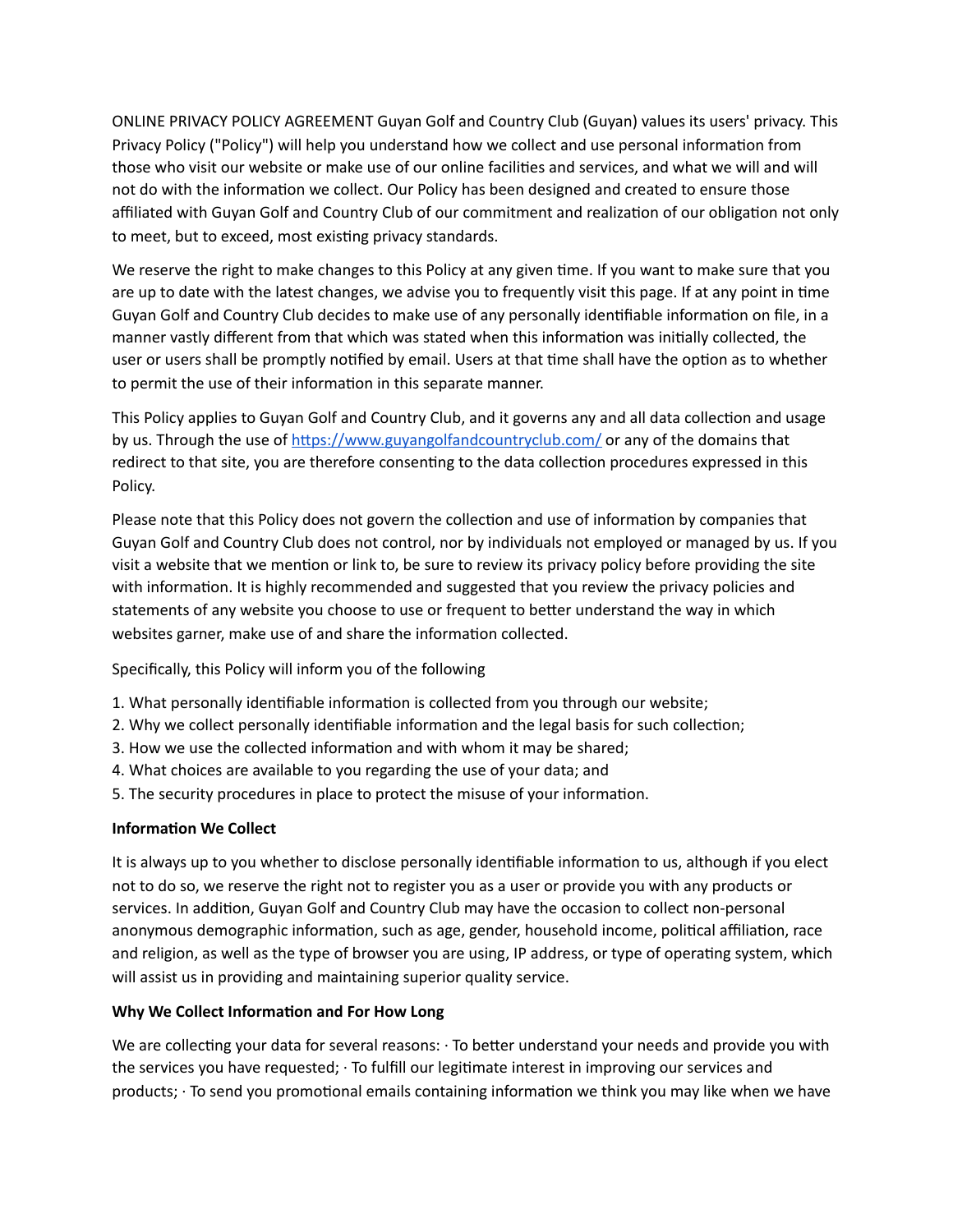your consent to do so; · To contact you to fill out surveys or parcipate in other types of market research, when we have your consent to do so; · To customize our website according to your online behavior and personal preferences. The data we collect from you will be stored for no longer than necessary. The length of time we retain said information will be determined based upon the following criteria: the length of time your personal information remains relevant; the length of time it is reasonable to keep records to demonstrate that we have fulfilled our duties and obligations; any limitation periods within which claims might be made; any retention periods prescribed by law or recommended by regulators, professional bodies or associations; the type of contract we have with you, the existence of your consent, and our legitimate interest in keeping such information as stated in this Policy.

# **Use of Information Collected**

Guyan Golf and Country Club does not now, nor will it in the future, sell, rent or lease any of its customer lists and/or names to any third parties. Guyan Golf and Country Club may collect and may make use of personal information to assist in the operation of our website and to ensure delivery of the services you need and request. At times, we may find it necessary to use personally identifiable information as a means to keep you informed of other possible products and/or services that may be available to you from https://www.guyangolfandcountryclub.com Guyan Golf and Country Club may also be in contact with you with regards to completing surveys and/or research questionnaires related to your opinion of current or potential future services that may be offered. Guyan Golf and Country Club uses various third-party social media features including but not limited to Facebook, LinkedIn, YouTube and other interactive programs. These may collect your IP address and require cookies to work properly. These services are governed by the privacy policies of the providers and are not within Guyan Golf and Country Club's control.

## **Disclosure of Information**

Guyan Golf and Country Club may not use or disclose the information provided by you except under the following circumstances: · as necessary to provide services or products you have ordered; · in other ways described in this Policy or to which you have otherwise consented; · in the aggregate with other information in such a way so that your identity cannot reasonably be determined;  $\cdot$  as required by law, or in response to a subpoena or search warrant; · to outside auditors who have agreed to keep the information confidential;  $\cdot$  as necessary to enforce the Terms of Service;  $\cdot$  as necessary to maintain, safeguard and preserve all the rights and property of Guyan Golf and Country Club.

## **Non-Marketing Purposes**

Guyan Golf and Country Club greatly respects your privacy. We do maintain and reserve the right to contact you if needed for non-marketing purposes (such as bug alerts, security breaches, account issues, and/or changes in Guyan Golf and Country Club products and services). In certain circumstances, we may use our website, newspapers, or other public means to post a notice.

## **Children under the age of 13**

Guyan Golf and Country Club's website is not directed to, and does not knowingly collect personal identifiable information from, children under the age of thirteen (13). If it is determined that such information has been inadvertently collected on anyone under the age of thirteen (13), we shall immediately take the necessary steps to ensure that such information is deleted from our system's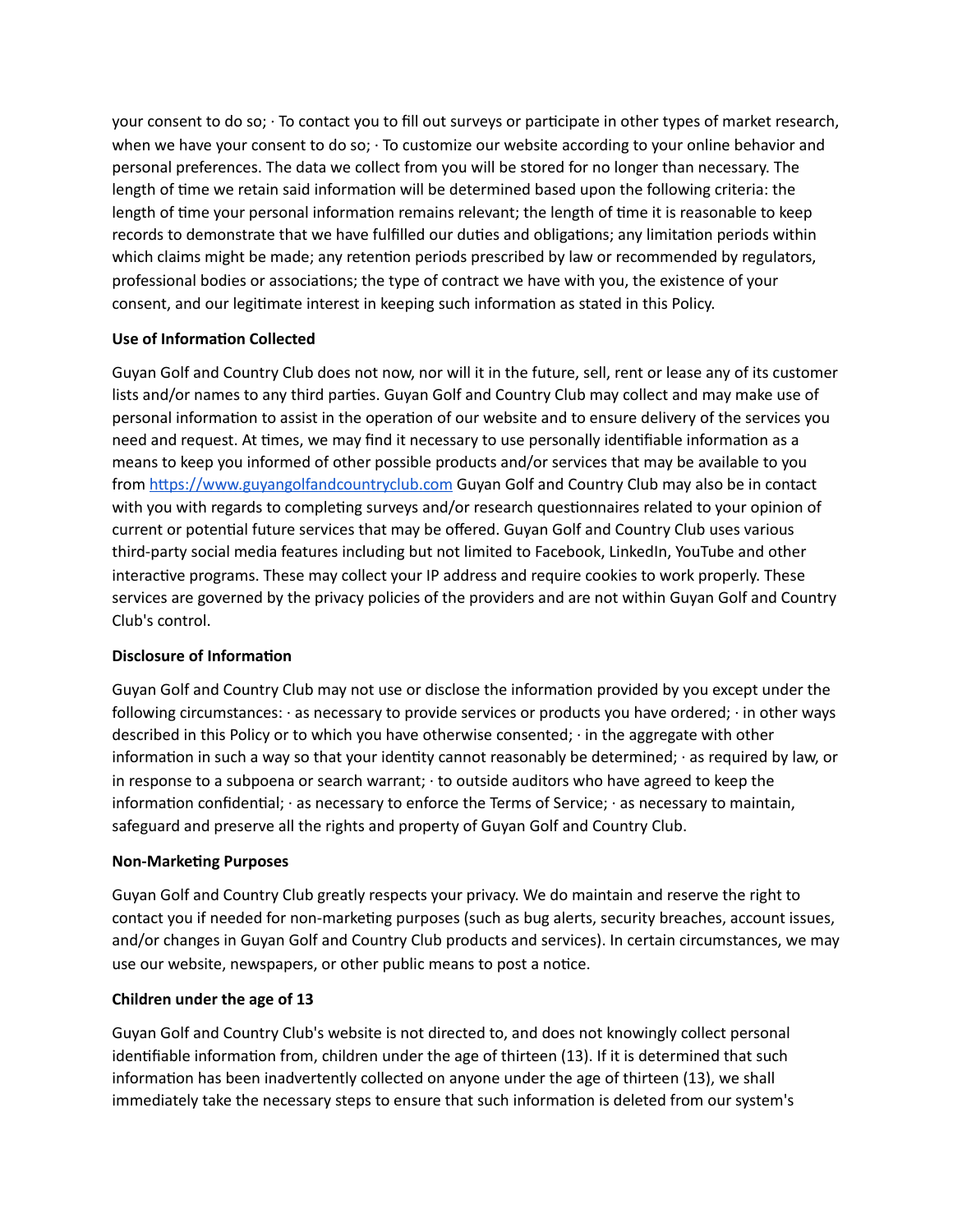database, or in the alternative, that verifiable parental consent is obtained for the use and storage of such information. Anyone under the age of thirteen (13) must seek and obtain parent or guardian permission to use this website.

## **Unsubscribe or Opt-Out**

All users and visitors to our website have the option to discontinue receiving communications from us by way of email or newsletters. To discontinue or unsubscribe from our website please send an email that you wish to unsubscribe to info@guyan.com. If you wish to unsubscribe or opt-out from any third-party websites, you must go to that specific website to unsubscribe or optout. Guyan Golf and Country Club will continue to adhere to this Policy with respect to any personal information previously collected.

## **Links to Other Websites**

Our website does contain links to affiliate and other websites. Guyan Golf and Country Club does not claim nor accept responsibility for any privacy policies, practices and/or procedures of other such websites. Therefore, we encourage all users and visitors to be aware when they leave our website and to read the privacy statements of every website that collects personally identifiable information. This Privacy Policy Agreement applies only and solely to the information collected by our website.

## **Noce to European Union Users**

Guyan Golf and Country Club's operations are located primarily in the United States. If you provide information to us, the information will be transferred out of the European Union (EU) and sent to the United States. (The adequacy decision on the EU-US Privacy became operational on August 1, 2016. This framework protects the fundamental rights of anyone in the EU whose personal data is transferred to the United States for commercial purposes. It allows the free transfer of data to companies that are certified in the US under the Privacy Shield.) By providing personal information to us, you are consenting to its storage and use as described in this Policy.

# **Your Rights as a Data Subject**

Under the regulations of the General Data Protection Regulation ("GDPR") of the EU you have certain rights as a Data Subject. These rights are as follows: · The right to be informed: this means we must inform you of how we intend to use your personal data and we do this through the terms of this Policy. · The right of access: this means you have the right to request access to the data we hold about you and we must respond to those requests within one month. You can do this by sending an email to info@rubberlite.com. · The right to rectification: this means that if you believe some of the date, we hold is incorrect, you have the right to have it corrected. You can do this by logging into your account with us, or by sending us an email with your request. · The right to erasure: this means you can request that the information we hold be deleted, and we will comply unless we have a compelling reason not to, in which case you will be informed of same. You can do this by sending an email to info@rubberlite.com. · The right to restrict processing: this means you can change your communication preferences or opt-out of certain communications. You can do this by sending an email to info@rubberlite.com.  $\cdot$  The right of data portability: this means you can obtain and use the data we hold for your own purposes without explanation. If you wish to request a copy of your information, contact us at info@rubberlite.com.  $\cdot$  The right to object: this means you can file a formal objection with us regarding our use of your information with regard to third parties, or its processing where our legal basis is our legitimate interest in it. To do